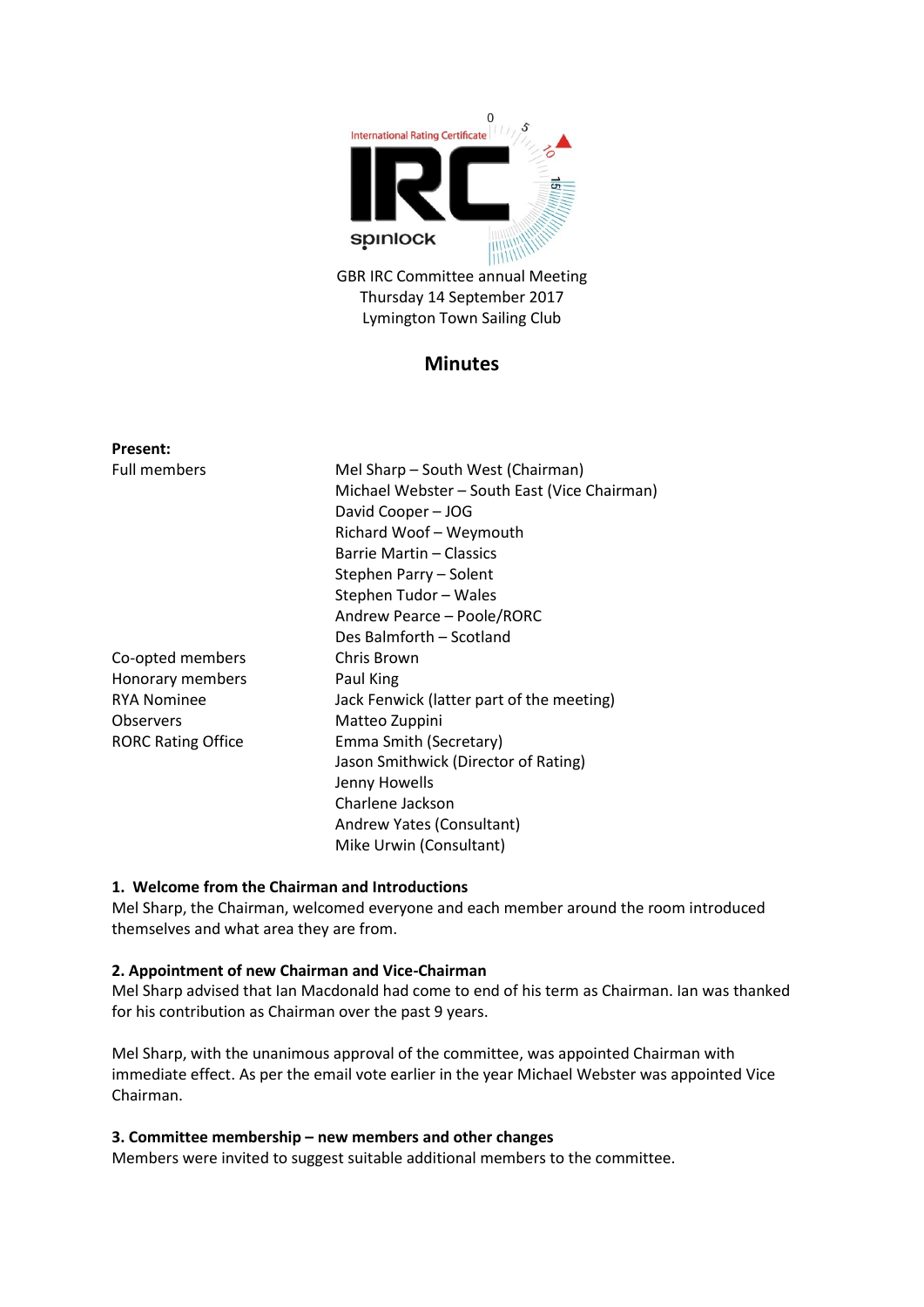There was discussion that members such as Jason Payne-James and John Stewart have not attended a meeting for a while and we should look for others in their area.

Emma Smith confirmed we needed new member for the Solent, East Coast and NI.

The question was raised how as to how we recruit new members. Are certificate holders aware that committee even exists?

It was suggested that an email be sent out to all current 2017 IRC certificate holders to give some information about the committee and inviting new members to apply. ACTION RO

## **4. Apologies for absence**

Jason Payne-James, Richard Babbe, Terry Hunt, Frank Reed, Andy Hill, Nick Elliott, Janet Grosvenor, Eddie Warden Owen, Phil Hagen. During the meeting an email arrived to confirm Ian Macdonald was unable to attend due to problems with his flight

## **5. Minutes of the meeting of the GBR IR Committee held on Thursday 15 September 2016**  Minutes approved (signed by Mel Sharp).

## **6. Matters arising**

## **a) Offshore Special Regulations**

Jason Smithwick presented an update but advised that there haven't been any submissions distributed by World Sailing as yet.

There has been a revamp to OSR to make it simpler for owners and World Sailing is currently developing an online tool. An in-build plan review system is also being developed.

All these submissions will be available on [www.sailing.org](http://www.sailing.org/)

The Annual World Sailing conference is taking place in Mexico in November so Jason will report back after this with an update.

## **b) IRC Future Update**

Chris Brown asked for an update on 'advanced' Autopilots which was discussed at last year's meeting, when James Dadd had said it would be brought up and discussed further at the IRC Technical Meeting. Mike Urwin advised that unfortunately it hadn't been discussed further. David Cooper reported that RORC do not allow any boat to use autopilot in their races. Chris Brown still has a strong view about them and feels they should be included in the calculation of rating. Michael Webster went on to say that at Royal Dartmouth they use the non spinnaker TCC a lot at the Dartmouth Regatta and that everyone needs to be made more aware that IRC is for everyone and not the high end boats. It was a general consensus around the room that IRC is perceived as being only for professional sailors.

Jason Smithwick confirmed that autopilots are permitted under IRC but maybe this is something the Rating Office and Race Organisers need to address for the future. It was noted that a distinction would need to be made between advanced and basic autopilots.

Mike Webster thought that clubs needed to be flexible, for instance in Dartmouth they allow people to race non-spinnaker for a series.

There was a discussion about rating crew number, Jason Smithwick pointed out this is a big policy decision.

# **7. GBR Rule Authority (Rating Office) Annual report**

Jason Smithwick summarised that there was a slight increase of 42 boats and that the successful Club Start Up scheme is to continue into 2018. For those that are in Year 2 (last year for Start Up offer) continuing support was offered where appropriate.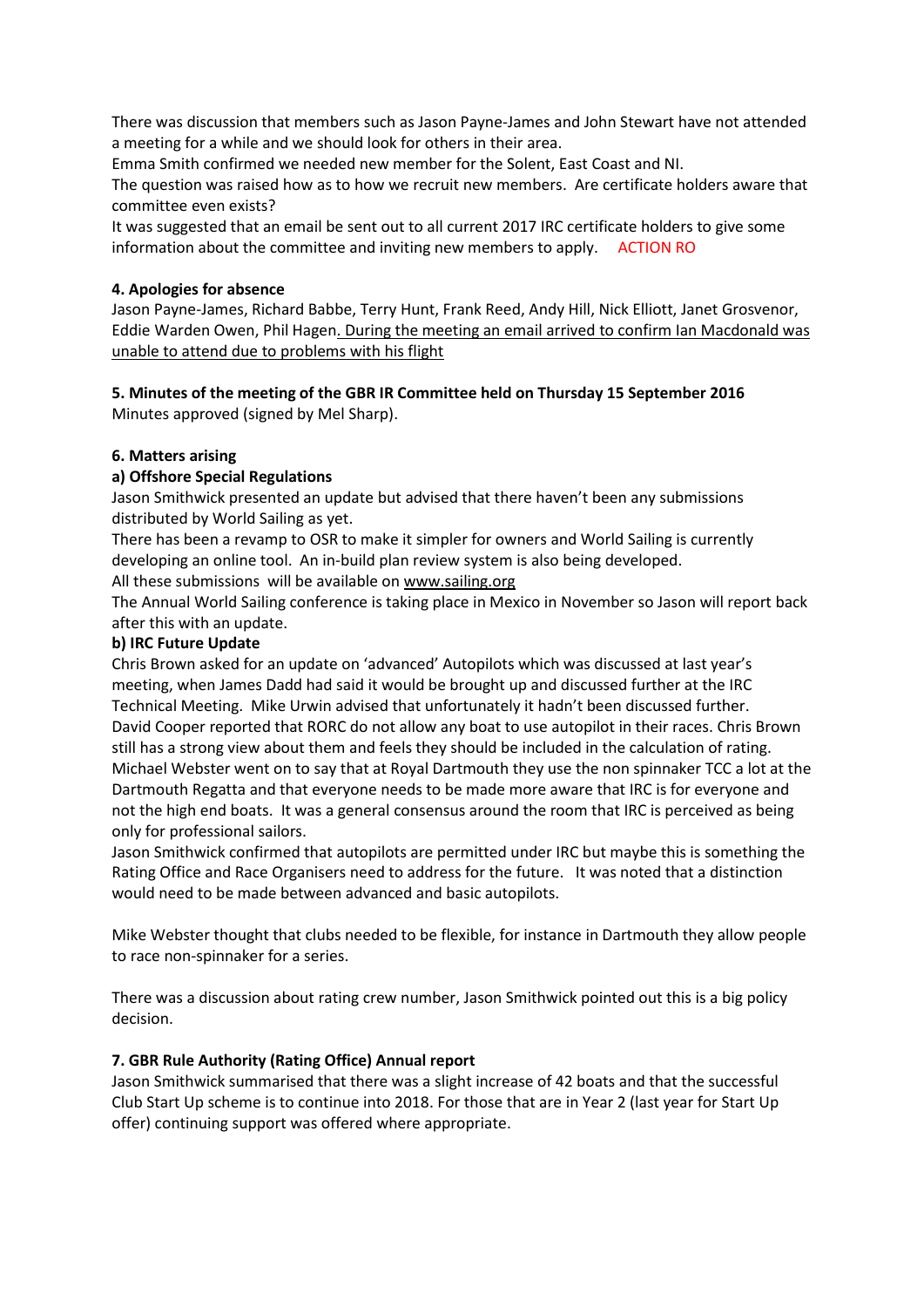Michael Webster reported how successful Start Up has been in Dartmouth. He thought the RO should be generous with discounts as it saves the office a lot of time, and there is a huge risk of losing IRC owners if the discount to the clubs is stopped.

It was confirmed that the IRC weighing and measured discount was being offered this year and will start in October rather than November.

MyIRC (online application portal) is being developed and is a success in the Rating Office. Future plans are to roll it out internationally, and for IRC certificates to be available on owners' personal MyIRC accounts; there is also the possibility of running limited trial certificates online.

David Cooper asked about optimisation for rating break points; Andrew Yates pointed out that people should be asking their sailmaker for the best sail for their boat, not choosing based on the rating.

Mel Sharp congratulated Michael Webster for his remarkable achievement with Start Up and promotion of IRC in the SW.

Jason thanked the Rating Office team along with Mike Urwin and Andrew Yates for their support and welcoming him to the office.

Stephen Tudor asked for IRL numbers to be included in the GBR area statistics, as many Irish boats race in the Irish Sea/UK.

Everyone agreed that it would be helpful to have statistics that included rating bands. It was pointed out that this information is freely available by using the IRC TCC listing on [www.ircrating.org.](http://www.ircrating.org/)

## **8. Development of IRC**

## **a) IRC as a brand / PR and Publicity**

Mel Sharp discussed that there hasn't been any real further action from the committee since the last meeting, and he is still very keen for IRC to become something you can't go racing without. Perhaps there is a need to look at more incentive schemes/membership options. Jenny Howells reported that Eddie Warden Owen was concerned about having too many IRC certificate holder offers (quality rather than quantity).

Richard Woof said that IRC should be aspirational. It was accepted that different groups need different things but simplicity is key.

It was mentioned that the IRC yearbook scares the average sailor off and that IRC needs to target the smaller boats. Mel Sharp suggested we split the yearbook and rule but Jenny Howells advised that the option had already been looked into and it was too expensive. Should there be a GBR IRC Yearbook? The issues are content and cost. However, the RO has already started sending out email newsletters to GBR owners.

VPRS is competing with IRC in Poole/Weymouth, currently £20 per ticket.

Jack Fenwick suggested that rather than trying to get 'lapsed' owners back into IRC it's better to "replace and grow" – ie. get new owners into IRC. Regarding VPRS etc., you cannot stamp out other options, just be better than them.

IRC could be made more prominent on the rorcrating.com website.

Jason Smithwick reported that the IRC pricing structure is under review with the intention of helping smaller boats.

In addition, it was agreed that the possibility of Direct Debit for paying for a rating, or paying for eg. 3 years in advance should be revisited.

#### **b) IRC & ORC**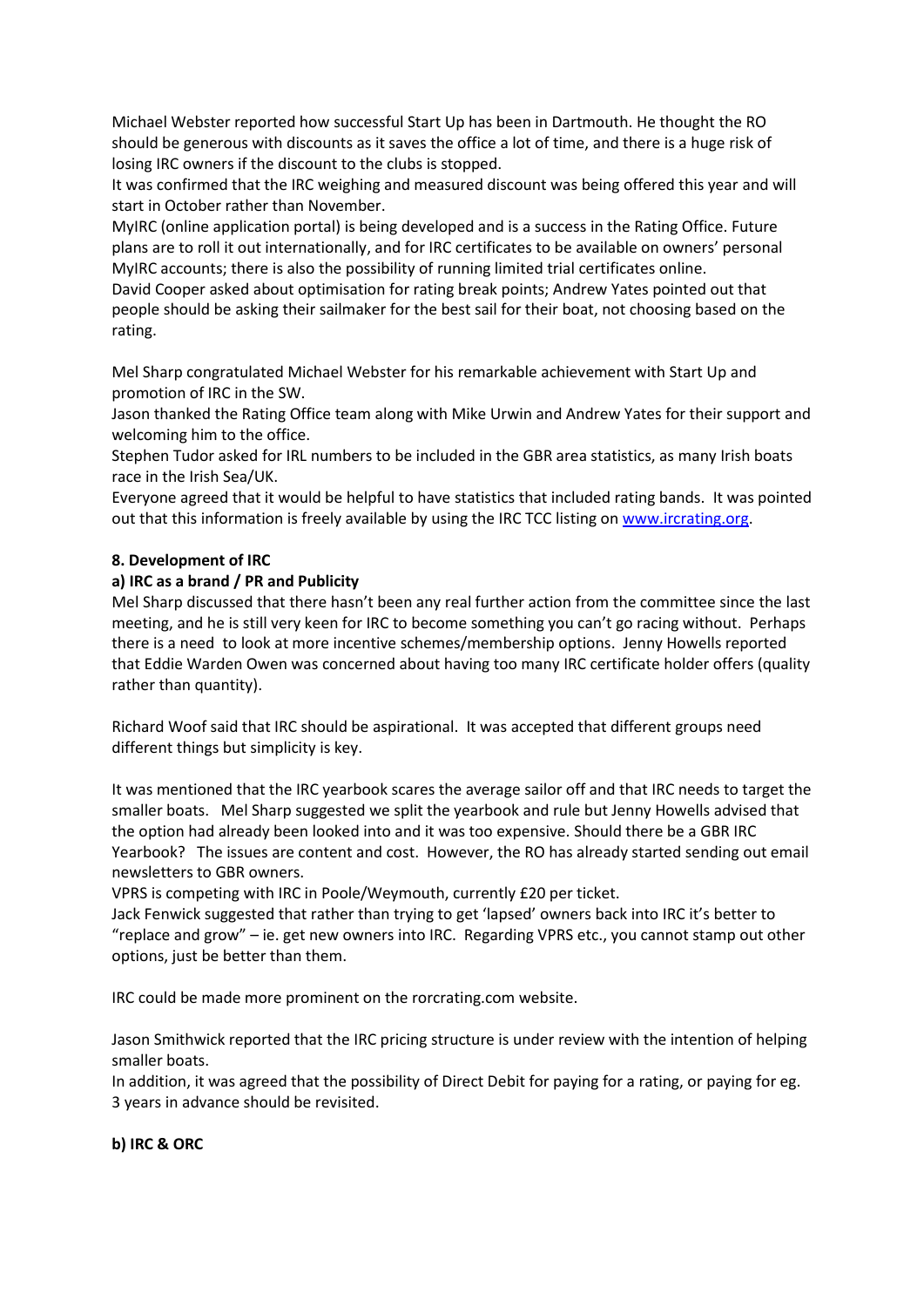Paul King asked if it was possible to make a better comparison of statistics between IRC and ORC. Jason Smithwick advised that it is not directly comparable. For example it was noted that in the Netherlands, they automatically send revalidated ORC certificates to their boat owners whether they have requested or not.

# **9. IRC Incentive and Support Schemes**

## **a) Start-Up**

Charlene read the report circulated prior to the meeting

## **b) Single Event Ratings (SER)**

SER was limited to 6 events in 2017 with few complaints.

Andrew Pearce requested that the Rating Office consider SER being allowed for the International Paints regatta – Poole Regatta to encourage IRC.

However Richard Woof thought that it would be better not to offer SER at all.

## **10. IRC Championships 2018**

The Double Handed Nationals were cancelled last minute at the Royal Southampton YC which was very disappointing. It was discussed as to whether this event should be offered to another club for 2018.

Confirmed dates for 2018, see attached list.

## **11. Proposed changes to IRC for 2018**

The RYA had suggested some wording changes to the IRC 2018 Proposed rule changes. Nb. The final rule changes are now published on [www.ircrating.org.](http://www.ircrating.org/)

David Cooper suggested having links to direct us to helpful examples, such as a link to the World Sailing on how to measure sails. Mike Urwin showed David that all this information was easily found on the IRC technical section. However, David suggested having these links in the actual document even as a reference at the end of the document.

#### **12. Area and Fleet Reports**

These were briefly discussed, as all the reports were circulated by Emma Smith prior to the meeting. Des Balmforth reported that the new RC 35 fleet has been a great success and IRC is working well. The fleet is open to all regions and there has been some great social media/publicity.

#### **Other issues raised**

Chris Brown was disappointed no action was taken regarding the issue he raised in 2016 on IRC Rules 8.2.1 (short-handed certs) and 15 (manual power). The 2016 minutes on this matter are included below as a reminder -

*i. autohelms and short-handed certificates – re IRC Rules 8.2.1 (short-handed certs) and 15 (manual power). Chris Brown raised the issue of the success of double handed boats, as new advanced autohelms are very good. He had done 4 hours testing of autohelm vs. human, and the autohelm consistently won. There was discussion about whether IRC should rate autohelms but there were concerns about different autohelm capabilities.* 

*Fully crewed boats don't realise they can use an autohelm in IRC (nb. RORC bans it for fully crewed boats). James Dadd suggested that IRC rules could say autohelms are only permitted for short handed races, but it was argued that this is a race management issue. James Dadd offered to consider the issue and discuss with UNCL, and propose to Congress if necessary.*